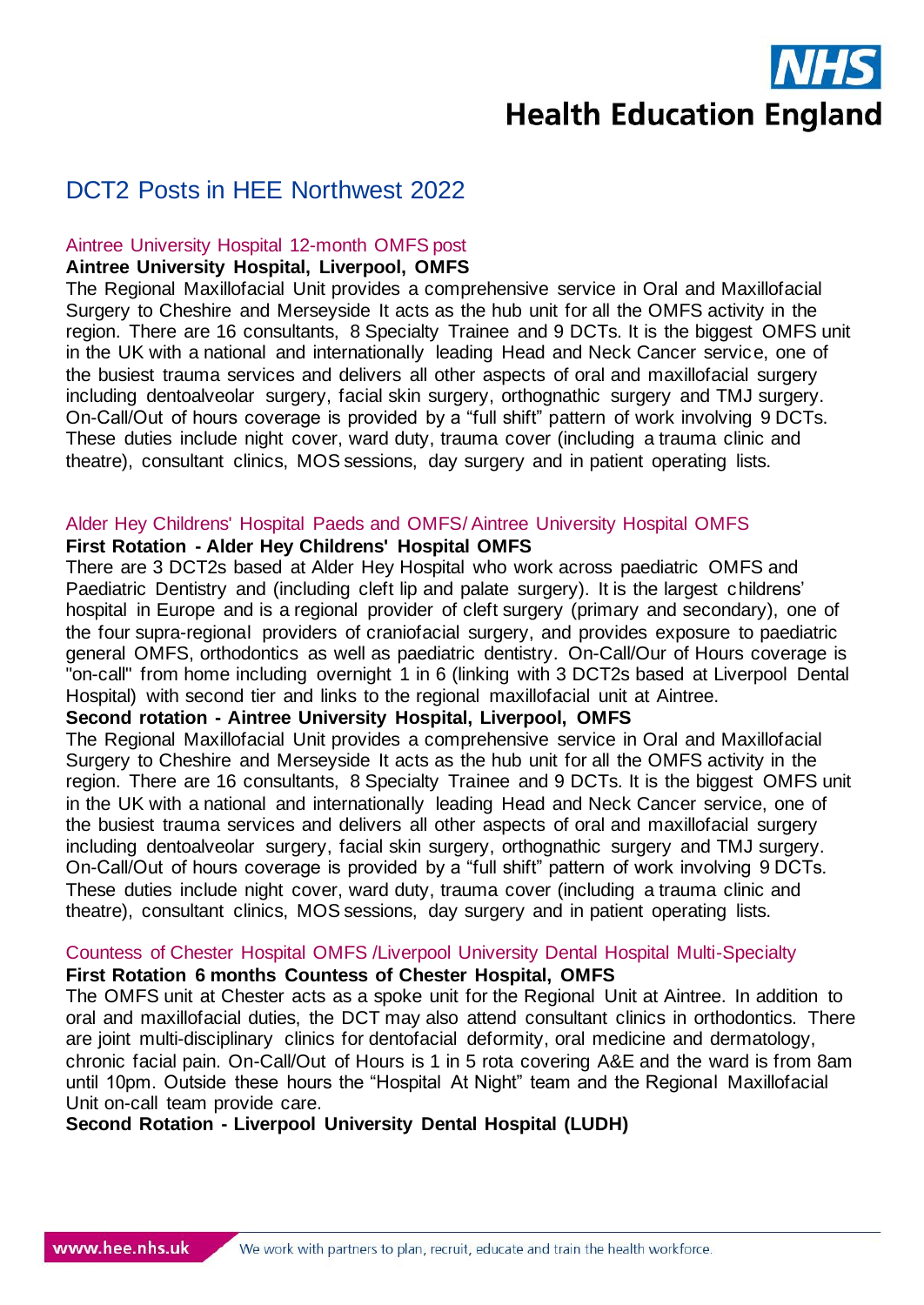The post involves a range of dental specialties, including oral surgery, oral medicine, paediatric, restorative, also involving the oral diagnosis department which accepts limited numbers of walk-in patients for teaching purposes.

There are 3 DCT2 posts with links to Alder Hey Children Hospital and the Regional Maxillofacial Unit (MFU). On-Call/Our of Hours coverage is "on-call" from home for Alder Hey including overnight 1 in 6 (linking with 3 DCT2s based at Alder Hey) with second and third tier cover from Aintree.

#### Arrowe Park Hospital OMFS /Liverpool University Dental Hospital Multi-Specialty

# **First 6-month rotation - Arrowe Park Hospital, Wirral, OMFS**

This unit acts as a spoke to the Regional Maxillofacial Unit based at Aintree. The post combines duties in OMFS with orthodontics. In theatre DCTs may assist consultants with more major cases and operate under supervision on other

cases. There are also MOS sessions - routine oral surgical procedures under local anaesthetic and outpatient clinics. On-Call/Out of Hours - A five-person rota is based at APH which provides emergency cover until 10pm after which the 'Hospital at Night' team and A&E manage emergencies supported by the OMFS team at the Regional Unit at Aintree.

# **Second Rotation - Liverpool University Dental Hospital (LUDH)**

The post involves a range of dental specialties, including oral surgery, oral medicine, paediatric, restorative, also involving the oral diagnosis department which accepts limited numbers of walk-in patients for teaching purposes.

There are 3 DCT2 posts with links to Alder Hey Children Hospital and the Regional Maxillofacial Unit (MFU). On-Call/Our of Hours coverage is "on-call" from home for Alder Hey including overnight 1 in 6 (linking with 3 DCT2s based at Alder Hey) with second and third tier cover from Aintree.

# Countess of Chester Hospital OMFS /Aintree University Hospital OMFS

#### **First Rotation 6 months Countess of Chester Hospital, OMFS**

The OMFS unit at Chester acts as a spoke unit for the Regional Unit at Aintree. In addition to oral and maxillofacial duties, the DCT may also attend consultant clinics in orthodontics. There are joint multi-disciplinary clinics for dentofacial deformity, oral medicine and dermatology, chronic facial pain. On-Call/Out of Hours is 1 in 5 rota covering A&E and the ward is from 8am until 10pm. Outside these hours the "Hospital At Night" team and the Regional Maxillofacial Unit on-call team provide care.

# **Second rotation - Aintree University Hospital, Liverpool, OMFS**

The Regional Maxillofacial Unit provides a comprehensive service in Oral and Maxillofacial Surgery to Cheshire and Merseyside. It acts as the hub unit for all the OMFS activity in the region. There are 16 consultants, 8 Specialty Trainee and 9 DCTs. It is the biggest OMFS unit in the UK with a national and internationally leading Head and Neck Cancer service, one of the busiest trauma services and delivers all other aspects of oral and maxillofacial surgery including dentoalveolar surgery, facial skin surgery, orthognathic surgery and TMJ surgery. On-Call/Out of hours coverage is provided by a "full shift" pattern of work involving 9 DCTs. These duties include night cover, ward duty, trauma cover (including a trauma clinic and theatre), consultant clinics, MOS sessions, day surgery and in patient operating lists.

# Liverpool University Dental Hospital Multi-Specialty / Arrowe Park Hospital, OMFS

**First 6-month Rotation - Liverpool University Dental Hospital (LUDH)**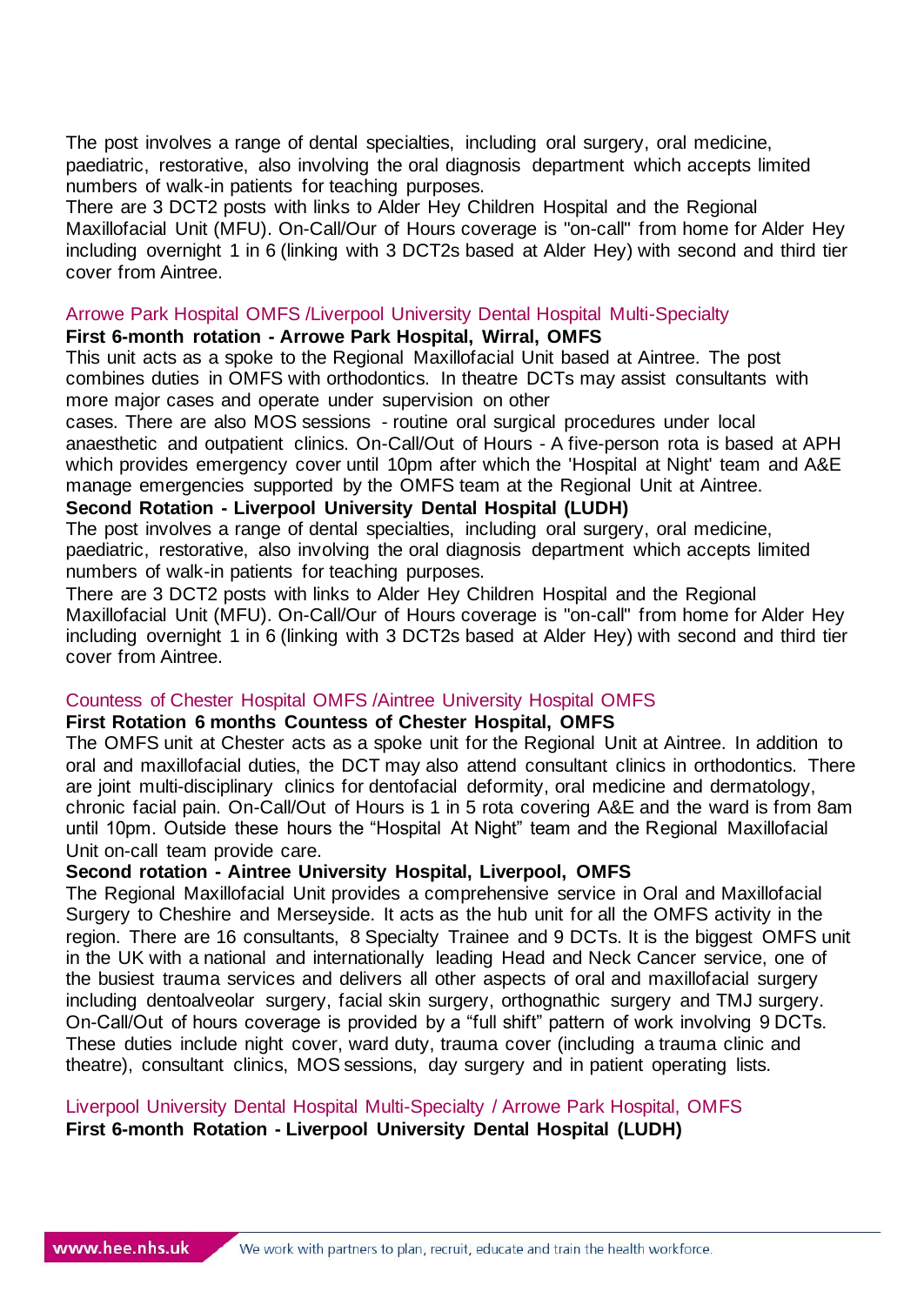The post involves a range of dental specialties, including oral surgery, oral medicine, paediatric, restorative, also involving the oral diagnosis department which accepts limited numbers of walk-in patients for teaching purposes.

There are 3 DCT2 posts with links to Alder Hey Children Hospital and the Regional Maxillofacial Unit (MFU). On-Call/Our of Hours coverage is "on-call" from home for Alder Hey including overnight 1 in 6 (linking with 3 DCT2s based at Alder Hey) with second and third tier cover from Aintree.

### **Second rotation - Arrowe Park Hospital, Wirral, OMFS**

This unit acts as a spoke to the Regional Maxillofacial Unit based at Aintree. The post combines duties in OMFS with orthodontics. In theatre DCTs may assist consultants with more major cases and operate under supervision on other

cases. There are also MOS sessions - routine oral surgical procedures under local anaesthetic and outpatient clinics. On-Call/Out of Hours - A five-person rota is based at APH which provides emergency cover until 10pm after which the 'Hospital at Night' team and A&E manage emergencies supported by the OMFS team at the Regional Unit at Aintree.

# Wythenshawe Hospital, Manchester Foundation Trust

#### **Wythenshawe Hospital, OMFS**

There are 5 DCTs at Wythenshawe (4 DCT1 and 1 DCT2) largely committed to OMFS including dentoalveolar surgery but there are limited opportunities for experience in orthodontics and in restorative dentistry. DCTs work on the ward, in outpatient clinics and attend operating theatres, based mainly within Wythenshawe with some daytime activity at Stepping Hill Hospital in Stockport. On-call - 1 in 5 up to 8pm with no overnight commitment.

# Aintree University Hospital OMFS / Countess of Chester Hospital OMFS

# **First 6-month rotation - Aintree University Hospital, Liverpool, OMFS**

The Regional Maxillofacial Unit provides a comprehensive service in Oral and Maxillofacial Surgery to Cheshire and Merseyside It acts as the hub unit for all the OMFS activity in the region. There are 16 consultants, 8 Specialty Trainee and 9 DCTs. It is the biggest OMFS unit in the UK with a national and internationally leading Head and Neck Cancer service, one of the busiest trauma services and delivers all other aspects of oral and maxillofacial surgery including dentoalveolar surgery, facial skin surgery, orthognathic surgery and TMJ surgery. On-Call/Out of hours coverage is provided by a "full shift" pattern of work involving 9 DCTs. These duties include night cover, ward duty, trauma cover (including a trauma clinic and theatre), consultant clinics, MOS sessions, day surgery and in patient operating lists.

# **Second Rotation Countess of Chester OMFS**

The OMFS unit at Chester acts as a spoke unit for the Regional Unit at Aintree. In addition to oral and maxillofacial duties, the DCT may also attend consultant clinics in orthodontics. There are joint multi-disciplinary clinics for dentofacial deformity, oral medicine and dermatology, chronic facial pain. On-Call/Out of Hours is 1 in 5 rota covering A&E and the ward is from 8am until 10pm. Outside these hours the "Hospital At Night" team and the Regional Maxillofacial Unit on-call team provide care.

### Manchester Dental Hospital Oral Surgery/Oral Medicine /North Manchester General Hospital **OMFS**

# **First rotation 6 month - University Manchester Dental Hospital**  Manchester Dental Hospital OS/OM This post combines Oral Medicine/Oral Surgery/Restorative with SCD No on-call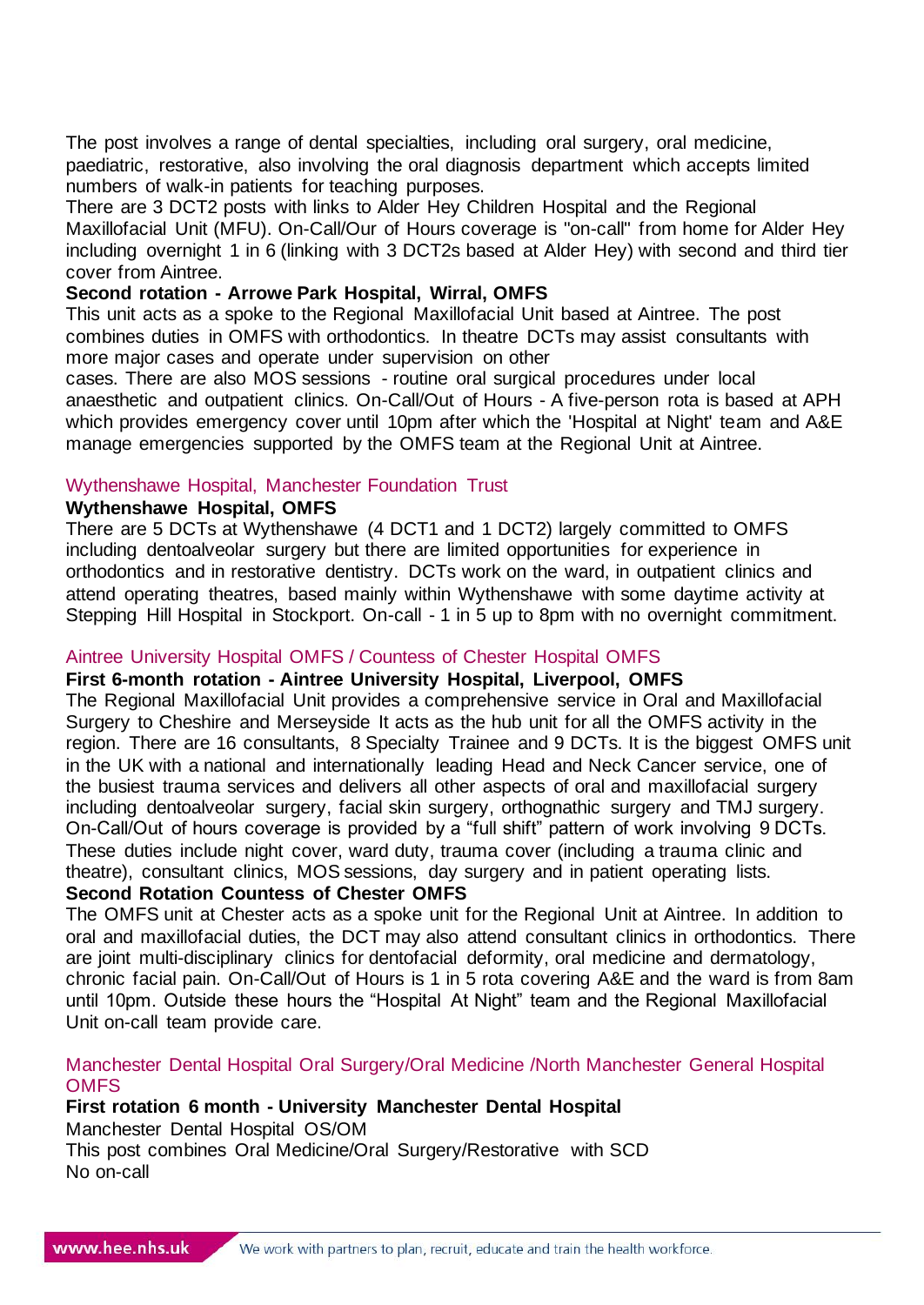# **Second rotation North Manchester General Hospital OMFS**

There are 7 DCTs based at North Manchester General Hospital part of Manchester Foundation Trust, 6 DCT1 and 1 DCT2. The Oral and Maxillofacial Surgery unit is one of the busiest in the Northwest, catering for the full spectrum of the specialty. DCTs work across all the clinical sites, North Manchester, Royal Oldham, Rochdale Infirmary, Fairfield General (Bury) and Tameside General Hospital in the outpatient setting with all and the inpatients at North Manchester General Hospital. 7 DCTs are involved in a shift pattern which at present includes overnight and impacts on 1 in 4 weekends.

#### Aintree University Hospital OMFS/Alder Hey Children's Hospital OMFS & Paediatric Dentistry **First 6-month rotation - Aintree University Hospital, Liverpool, OMFS**

The Regional Maxillofacial Unit provides a comprehensive service in Oral and Maxillofacial Surgery to Cheshire and Merseyside It acts as the hub unit for all the OMFS activity in the region. There are 16 consultants, 8 Specialty Trainee and 9 DCTs. It is the biggest OMFS unit in the UK with a national and internationally leading Head and Neck Cancer service, one of the busiest trauma services and delivers all other aspects of oral and maxillofacial surgery including dentoalveolar surgery, facial skin surgery, orthognathic surgery and TMJ surgery. On-Call/Out of hours coverage is provided by a "full shift" pattern of work involving 9 DCTs. These duties include night cover, ward duty, trauma cover (including a trauma clinic and theatre), consultant clinics, MOS sessions, day surgery and in patient operating lists. **Second Rotation - Alder Hey Childrens' Hospital OMFS** 

There are 3 DCT2s based at Alder Hey Hospital who work across paediatric OMFS and Paediatric Dentistry and (including cleft lip and palate surgery). It is the largest childrens' hospital in Europe and is a regional provider of cleft surgery (primary and secondary), one of the four supra-regional providers of craniofacial surgery, and provides exposure to paediatric general OMFS, orthodontics as well as paediatric dentistry. On-Call/Our of Hours coverage is "on-call" from home including overnight 1 in 6 (linking with 3 DCT2s based at Liverpool Dental Hospital) with second tier and links to the regional maxillofacial unit at Aintree.

# Aintree University Hospital, OMFS /Liverpool University Dental Hospital, Multi-Specialty

#### **First 6-month rotation - Aintree University Hospital, Liverpool, OMFS**

The Regional Maxillofacial Unit provides a comprehensive service in Oral and Maxillofacial Surgery to Cheshire and Merseyside It acts as the hub unit for all the OMFS activity in the region. There are 16 consultants, 8 Specialty Trainee and 9 DCTs. It is the biggest OMFS unit in the UK with a national and internationally leading Head and Neck Cancer service, one of the busiest trauma services and delivers all other aspects of oral and maxillofacial surgery including dentoalveolar surgery, facial skin surgery, orthognathic surgery and TMJ surgery. On-Call/Out of hours coverage is provided by a "full shift" pattern of work involving 9 DCTs. These duties include night cover, ward duty, trauma cover (including a trauma clinic and theatre), consultant clinics, MOS sessions, day surgery and in patient operating lists. **Second Rotation - Liverpool University Dental Hospital (LUDH)**

# The post involves a range of dental specialties, including oral surgery, oral medicine, paediatric, restorative, also involving the oral diagnosis department which accepts limited numbers of walk-in patients for teaching purposes.

There are 3 DCT2 posts with links to Alder Hey Children Hospital and the Regional Maxillofacial Unit (MFU). On-Call/Our of Hours coverage is "on-call" from home for Alder Hey including overnight 1 in 6 (linking with 3 DCT2s based at Alder Hey) with second and third tier cover from Aintree.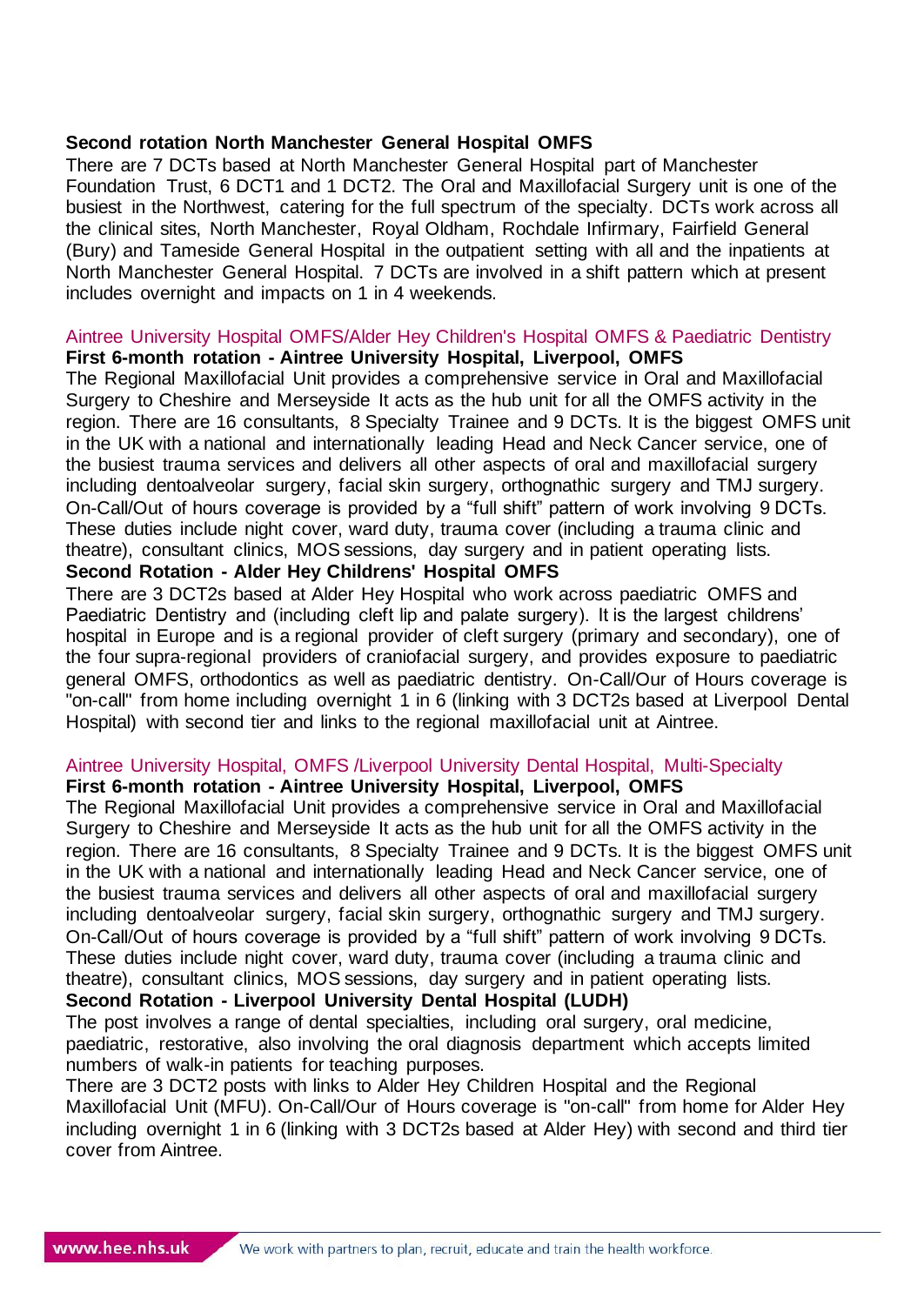### East Lancashire Royal Blackburn Hospital 12 months OMFS

### **Royal Blackburn Hospital 12 months OMFS**

There are 1 DCT2 and 5 DCT1 post in this is a busy federated OMFS service in East Lancashire covering Burnley and Bolton with the central unit at Blackburn. This is mainly an oral and maxillofacial surgery post with exposure to oral surgery, oral medicine, orthodontics, restorative dentistry with hands on training in both hard and soft tissue surgery. On-call for dental and facial emergencies, and experience gained in dealing with patients with medical co-morbidity. There is a primary care rotational placement to a tier 2 MOS service. There is no overnight commitment, with a 1 in 6 weekend commitment with variable shift patterns up to 10pm.

#### Liverpool University Dental Hospital/Countess of Chester Hospital OMFS

**First 6-month Rotation - Liverpool University Dental Hospital (LUDH) multi-specialty** The post involves a range of dental specialties, including oral surgery, oral medicine, paediatric, restorative, also involving the oral diagnosis department which accepts limited numbers of walk-in patients for teaching purposes.

There are 3 DCT2 posts with links to Alder Hey Children Hospital and the Regional Maxillofacial Unit (MFU). On-Call/Our of Hours coverage is "on-call" from home for Alder Hey including overnight 1 in 6 (linking with 3 DCT2s based at Alder Hey) with second and third tier cover from Aintree.

#### **Second Rotation Countess of Chester OMFS**

The OMFS unit at Chester acts as a spoke unit for the Regional Unit at Aintree. In addition to oral and maxillofacial duties, the DCT may also attend consultant clinics in orthodontics. There are joint multi-disciplinary clinics for dentofacial deformity, oral medicine and dermatology, chronic facial pain. On-Call/Out of Hours is 1 in 5 rota covering A&E and the ward is from 8am until 10pm. Outside these hours the "Hospital At Night" team and the Regional Maxillofacial Unit on-call team provide care.

#### Liverpool University Dental Hospital multi-specialty /Aintree University Hospital OMFS

**First 6-month Rotation - Liverpool University Dental Hospital (LUDH) multi-specialty** The post involves a range of dental specialties, including oral surgery, oral medicine, paediatric, restorative, also involving the oral diagnosis department which accepts limited numbers of walk-in patients for teaching purposes.

There are 3 DCT2 posts with links to Alder Hey Children Hospital and the Regional Maxillofacial Unit (MFU). On-Call/Our of Hours coverage is "on-call" from home for Alder Hey including overnight 1 in 6 (linking with 3 DCT2s based at Alder Hey) with second and third tier cover from Aintree.

#### **Second rotation - Aintree University Hospital, Liverpool, OMFS**

The Regional Maxillofacial Unit provides a comprehensive service in Oral and Maxillofacial Surgery to Cheshire and Merseyside It acts as the hub unit for all the OMFS activity in the region. There are 16 consultants, 8 Specialty Trainee and 9 DCTs. It is the biggest OMFS unit in the UK with a national and internationally leading Head and Neck Cancer service, one of the busiest trauma services and delivers all other aspects of oral and maxillofacial surgery including dentoalveolar surgery, facial skin surgery, orthognathic surgery and TMJ surgery. On-Call/Out of hours coverage is provided by a "full shift" pattern of work involving 9 DCTs. These duties include night cover, ward duty, trauma cover (including a trauma clinic and theatre), consultant clinics, MOS sessions, day surgery and in patient operating lists.